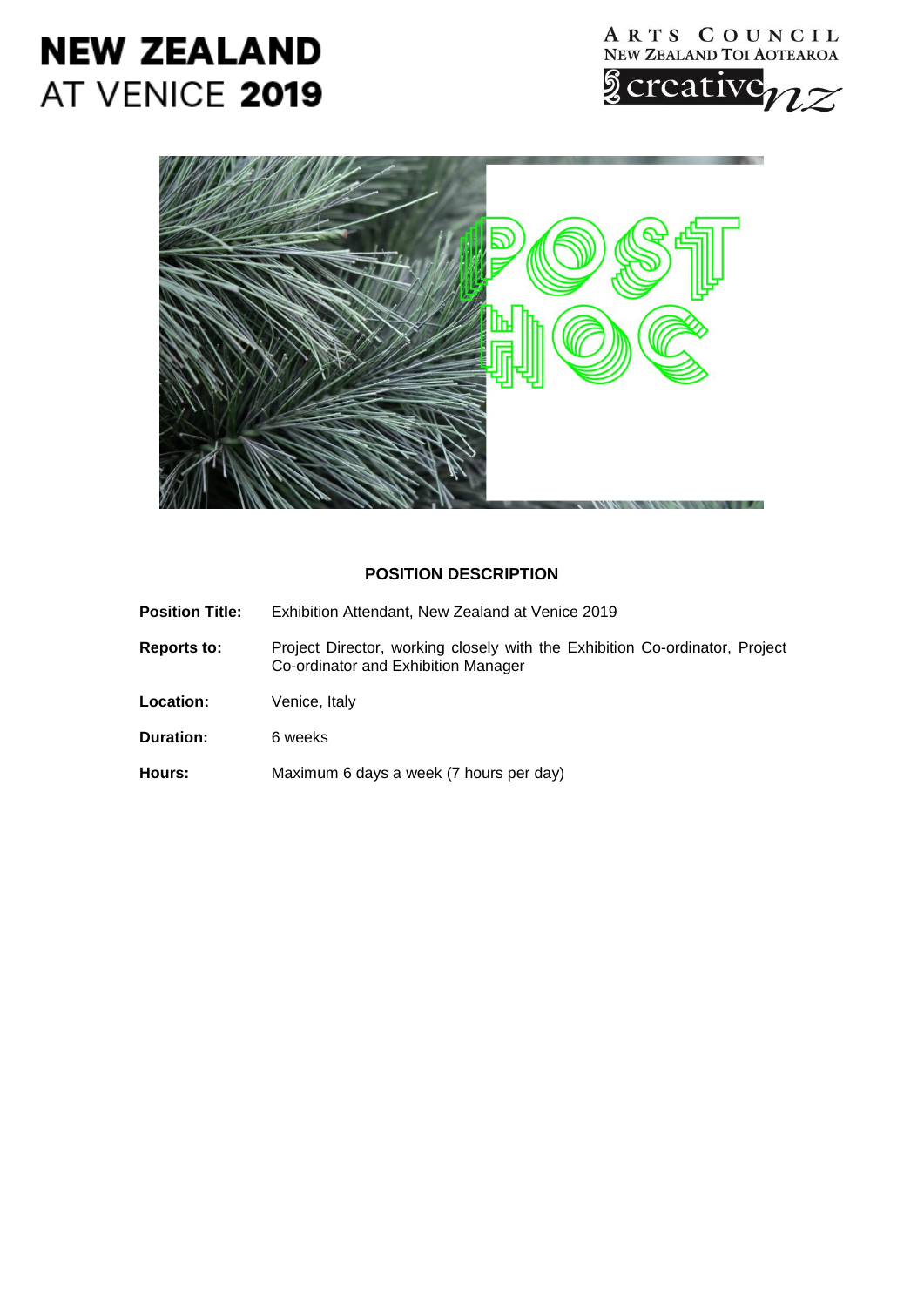- **Purpose:** This role is responsible for assisting with the supervision and promotion of the New Zealand Pavilion (venue and art work). The Exhibition Attendant will be the sole representative overseeing the exhibition at Palazzina Canonica, Istituto di Scienze Marine (CNR-ISMAR) on a day to day basis, and regular monitoring and maintenance of the tree cell towers within the city. Position requires a high degree of independence, professionalism and initiative.
- **Information:** <sup>th</sup> la Biennale di Venezia will run from 11<sup>th</sup> May to 24<sup>th</sup> November 2019. In your covering letter please indicate your availability and preferred time of travel between early May and November 2019 (in 6 week blocks). The first Attendant will be rostered during the Vernissage, 8-10 May 2019.

The position is unpaid and Attendants are required to fund their own daily living expenses; however, economy return flights to Venice and shared accommodation will be booked and paid for by Creative New Zealand.

Training will be provided prior to departure. Attendants will be supported by the New Zealand-based Project Co-ordinator, Exhibition Co-ordinator, and Venice-based Exhibition Manager, who is the primary contact in Venice and manages the relief staff.

Applicants must have a valid passport.

If you are currently employed please provide a letter from your manager confirming that you will be given leave if you are offered the position.

| <b>KEY RESULT</b><br><b>AREAS</b> | <b>CRITICAL TASKS</b>                                                                                                                                 | <b>PERFORMANCE</b><br><b>INDICATORS</b>                                                                                                                                                                                                                                                                                                                      |
|-----------------------------------|-------------------------------------------------------------------------------------------------------------------------------------------------------|--------------------------------------------------------------------------------------------------------------------------------------------------------------------------------------------------------------------------------------------------------------------------------------------------------------------------------------------------------------|
| Public<br>Engagement              | Act in an ambassadorial role in relation to the<br>$\bullet$<br>project and the artist;<br>Be consistently well presented and maintain a<br>$\bullet$ | Visitors feel welcome and<br>comfortable in the New<br>Zealand exhibition and have a<br>high quality experience of the<br>artwork.<br>Visitors receive clear<br>communication about the<br>exhibition; New Zealand<br>contemporary visual art and<br>Aotearoa/New Zealand<br>generally, are presented and<br>promoted in an informative and<br>positive way. |
|                                   | professional manner that is respectful of the<br>Biennale environment;                                                                                |                                                                                                                                                                                                                                                                                                                                                              |
|                                   | Extend a high level of hospitality at all times;<br>$\bullet$                                                                                         |                                                                                                                                                                                                                                                                                                                                                              |
|                                   | Ensure the venue/information desk is stationed at<br>$\bullet$<br>all times during opening hours                                                      |                                                                                                                                                                                                                                                                                                                                                              |
|                                   | Meet and greet visitors to the venue and<br>$\bullet$<br>exhibition;                                                                                  |                                                                                                                                                                                                                                                                                                                                                              |
|                                   | Proactively engage with visitors and assist in<br>$\bullet$<br>interpreting the project;                                                              |                                                                                                                                                                                                                                                                                                                                                              |
|                                   | Give talks to small groups of visitors;<br>$\bullet$                                                                                                  | All contact with visitors is<br>conducted in a professional,<br>positive, friendly and courteous<br>manner.                                                                                                                                                                                                                                                  |
|                                   | Maintain daily records of visitor numbers, noting<br>$\bullet$<br>all VIP visitors and maintain a journal of<br>comments made by visitors;            |                                                                                                                                                                                                                                                                                                                                                              |
|                                   | Distribute information to visitors;<br>$\bullet$                                                                                                      | The blog is up to date and<br>regular articles are posted.                                                                                                                                                                                                                                                                                                   |
|                                   | Undertake appropriate social media posts<br>$\bullet$<br>promoting the project according to CNZ<br>guidelines                                         |                                                                                                                                                                                                                                                                                                                                                              |
|                                   | Post a minimum of two blogs over the period of<br>$\bullet$<br>your time in Venice (or as requested by Creative<br>New Zealand Communications team)   |                                                                                                                                                                                                                                                                                                                                                              |
|                                   | Manage the flow of visitors in the exhibition<br>$\bullet$<br>space and proactively manage issues as they<br>arise;                                   |                                                                                                                                                                                                                                                                                                                                                              |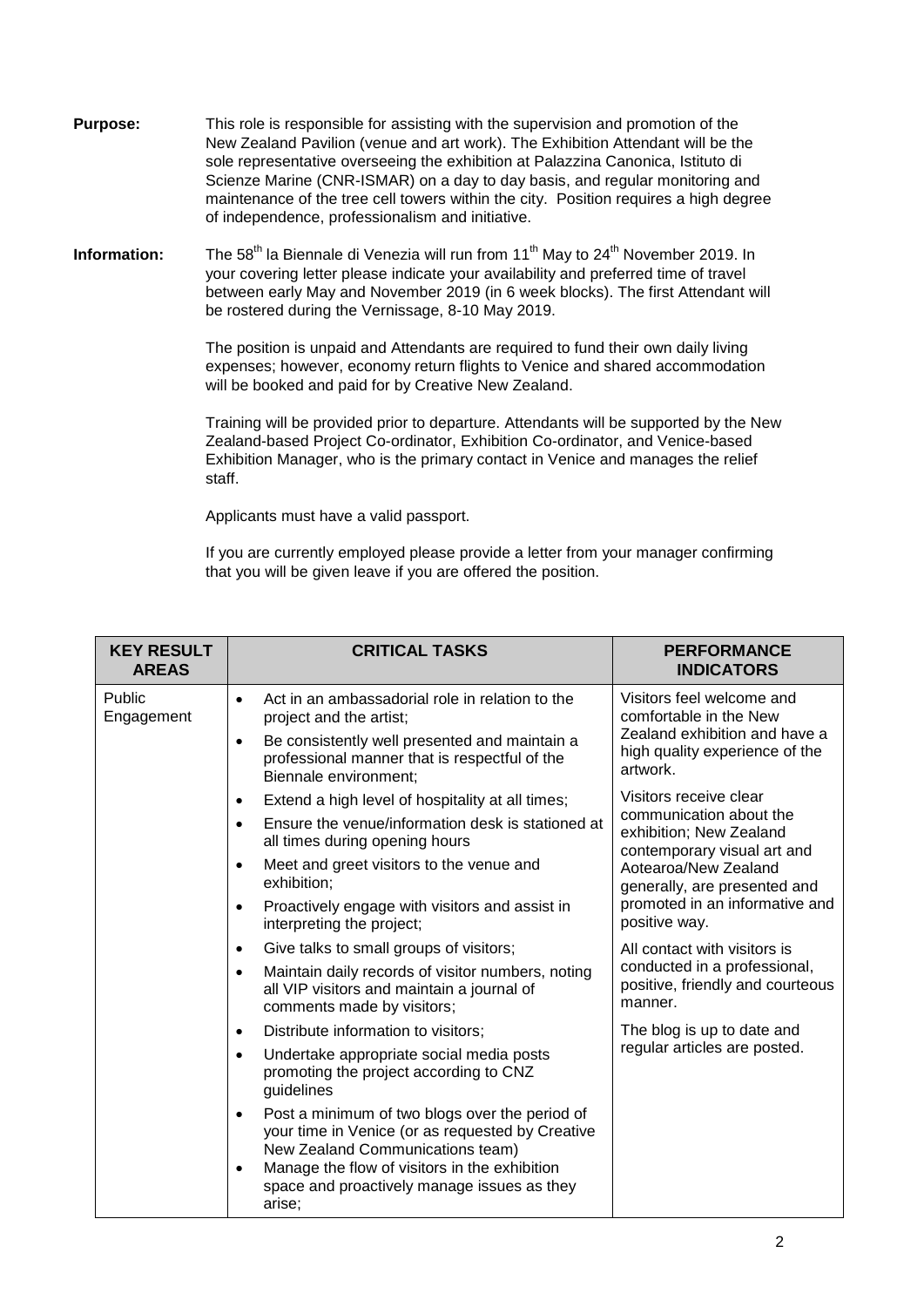| <b>KEY RESULT</b><br><b>AREAS</b> | <b>CRITICAL TASKS</b>                                                                                                                                                                                                                                                                 | <b>PERFORMANCE</b><br><b>INDICATORS</b>                                                                                                                                                                                                                                                                                                                                                                         |
|-----------------------------------|---------------------------------------------------------------------------------------------------------------------------------------------------------------------------------------------------------------------------------------------------------------------------------------|-----------------------------------------------------------------------------------------------------------------------------------------------------------------------------------------------------------------------------------------------------------------------------------------------------------------------------------------------------------------------------------------------------------------|
|                                   | Maintain communication with the Exhibition<br>$\bullet$<br>Manager in terms of visitor services and<br>marketing material.                                                                                                                                                            |                                                                                                                                                                                                                                                                                                                                                                                                                 |
| Maintenance of<br>the exhibition  | Ensure the exhibition is operational and<br>$\bullet$<br>maintained at all times;                                                                                                                                                                                                     | Artwork is consistently<br>presented at a high standard.                                                                                                                                                                                                                                                                                                                                                        |
|                                   | Ensure that the technical equipment of the<br>$\bullet$<br>exhibition is functioning correctly including<br>monitoring the functionality at each of the tree<br>cell towers to report and if needed trouble-shoot<br>issues with a technical expert to resolve any<br>issues:         | Issues are quickly and<br>satisfactorily resolved -<br>following correct procedures<br>as instructed by the Venice<br>Exhibition Manager and<br>Exhibition technical team.                                                                                                                                                                                                                                      |
|                                   | Ensure that the sculptural works are cared for<br>$\bullet$<br>and maintained:                                                                                                                                                                                                        | Technical issues are quickly<br>detected, reported and<br>resolved.<br>The venue, exhibition and<br>related spaces and materials<br>are safe and presentable at all<br>times.<br>Project Director and Venice<br>Exhibition Manager are well<br>informed of any issues related<br>to the venue and exhibition.<br>Correct procedures,<br>processes, and exhibition<br>knowledge is shared between<br>Attendants. |
|                                   | Ensure the venue is open according to the<br>$\bullet$<br>agreed schedule;                                                                                                                                                                                                            |                                                                                                                                                                                                                                                                                                                                                                                                                 |
|                                   | Ensure that the venue and grounds are kept<br>$\bullet$<br>clean and tidy;                                                                                                                                                                                                            |                                                                                                                                                                                                                                                                                                                                                                                                                 |
|                                   | Undertake condition checks and carry out<br>$\bullet$<br>maintenance plan in accordance to the schedule                                                                                                                                                                               |                                                                                                                                                                                                                                                                                                                                                                                                                 |
|                                   | provided by project team;<br>Maintain regular communication with the Venice<br>$\bullet$<br>Exhibition Manager in terms of maintenance,<br>cleaning, changes in condition and security;                                                                                               |                                                                                                                                                                                                                                                                                                                                                                                                                 |
|                                   | Complete training and handover of duties to<br>$\bullet$<br>incoming Attendant;                                                                                                                                                                                                       |                                                                                                                                                                                                                                                                                                                                                                                                                 |
|                                   | Support the Venice Exhibition Manager to<br>$\bullet$<br>prepare the exhibition for de-installation, if<br>appropriate.                                                                                                                                                               |                                                                                                                                                                                                                                                                                                                                                                                                                 |
| Review                            | Contribute towards an evaluation survey and<br>$\bullet$<br>provide a written report on the experience.                                                                                                                                                                               | Creative New Zealand able to<br>assess Attendant experience<br>to inform future initiatives                                                                                                                                                                                                                                                                                                                     |
| Health and<br>Safety              | Actively contribute to Health and Safety at the<br>$\bullet$<br>venue to ensure safety of visitors and other team<br>members at all times;<br>Alert the Venice Exhibition Manager of any<br>$\bullet$<br>incidences and record incidences in the official<br>logbook at the Pavilion. | The visitors and members of<br>staff are safe at all times.                                                                                                                                                                                                                                                                                                                                                     |
|                                   |                                                                                                                                                                                                                                                                                       | Issues are quickly and<br>satisfactorily resolved and<br>recorded.                                                                                                                                                                                                                                                                                                                                              |

# **Key Relationships**

- a) Artist Dane Mitchell
- b) Project Director Jude Chambers
- c) Project Co-ordinator Cassandra Wilson
- d) Lead Curator Zara Stanhope
- e) Project Curator Chris Sharp
- f) Venice Exhibition Manager Diego Carpentiero
- g) Exhibition Co-ordinator Amber Baldock
- h) Commissioner Dame Jenny Gibbs
- i) Kaihautū Karl Johnstone
- j) Communications Team, Creative New Zealand Helen Isbister, Jasmyne Chung, Matt Allen
- k) Head of *New Zealand at Venice Biennale* Patrons Leigh Melville
- l) Senior Manager, Arts Development Services, Cath Cardiff
- m) Other Creative New Zealand staff, such as the Finance Team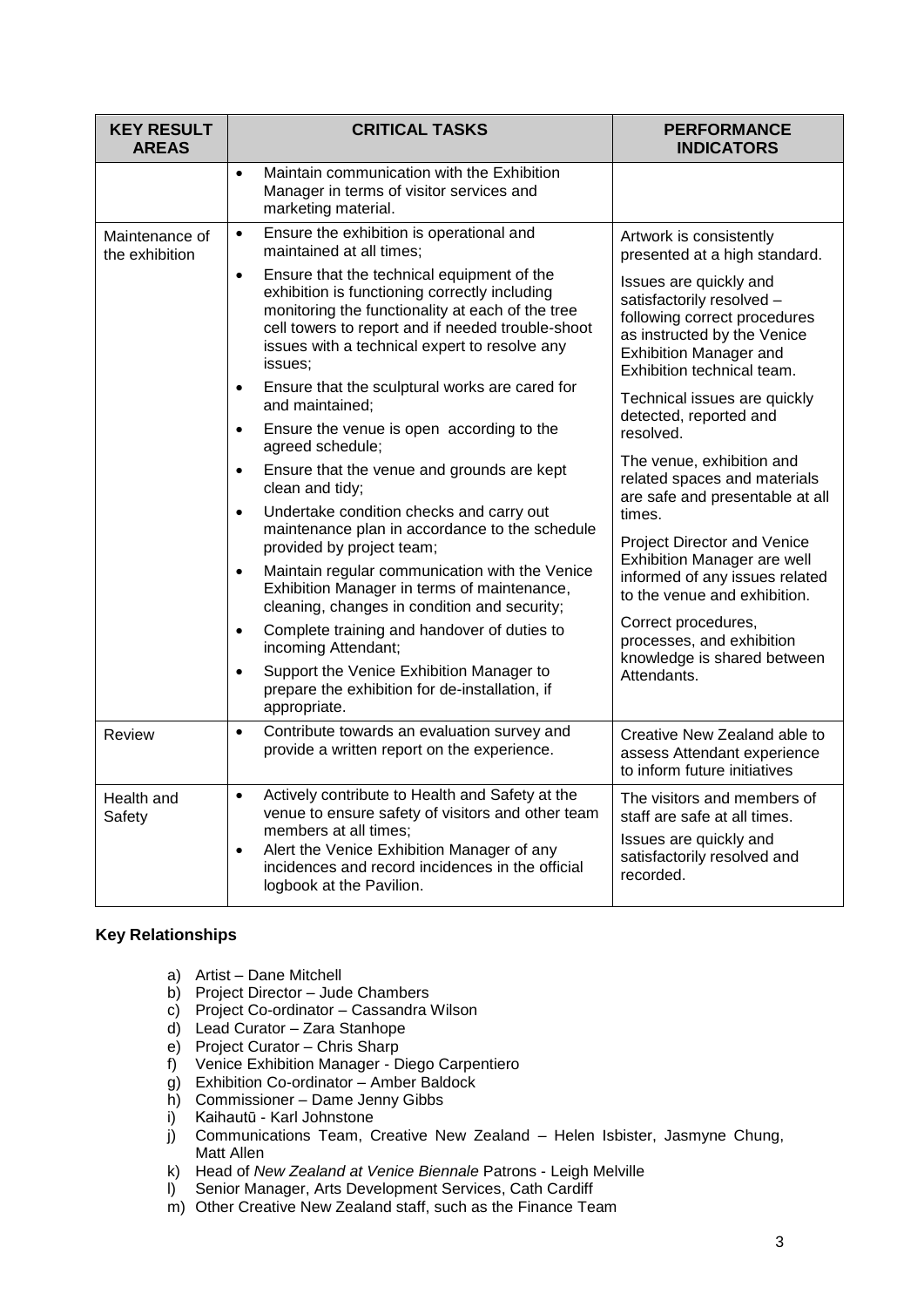# **Experience and Expertise**

# Job-Specific Competencies

# *Art and Culture Interpretation*

- Demonstrated ability in being able to clearly articulate art related ideas, themes and contexts to a wide range of people/audiences.
- Knowledge and understanding of the contemporary visual arts, (including the New Zealand arts sector) and a general understanding of the culture of Aotearoa/New Zealand.
- Knowledge and understanding of the Biennale.
- Knowledge and good understanding/appreciation of Dane Mitchell's work.

#### *Communication Skills*

- Able to provide information clearly and accurately.
- Excellent oral and written communication skills.
- Able to work easily with people, adaptable and works well in team situations.
- Confident, personable, conscientious, diligent and reliable.

#### *Exhibition Management*

- Experience in maintaining exhibitions, particularly sculpture, sound installations and multimedia.
- Knowledge of collection care and management would be an advantage, but is not a pre-requisite.
- Proficiency in completing official facility guidelines and procedures to a high standard.

#### *Language*

A degree of fluency in Italian would be an advantage, but is not a pre-requisite.

# *Biculturalism*

- Te Reo Māori has a basic pronunciation level of Te Reo Māori;
- Tikanga Māori/Customary Concepts has a basic understanding of tikanga Māori/ customary concepts;
- Te Tiriti o Waitangi/Treaty of Waitangi has an awareness of the historical significance of Te Tiriti o Waitangi and some understanding of its contemporary application.

#### Generic Competencies

#### *Customer Service*

- Able to anticipate, as well as respond in an effective manner, to the needs of Project Director and team members (internal and external);
- Able to maintain a problem-solving stance.